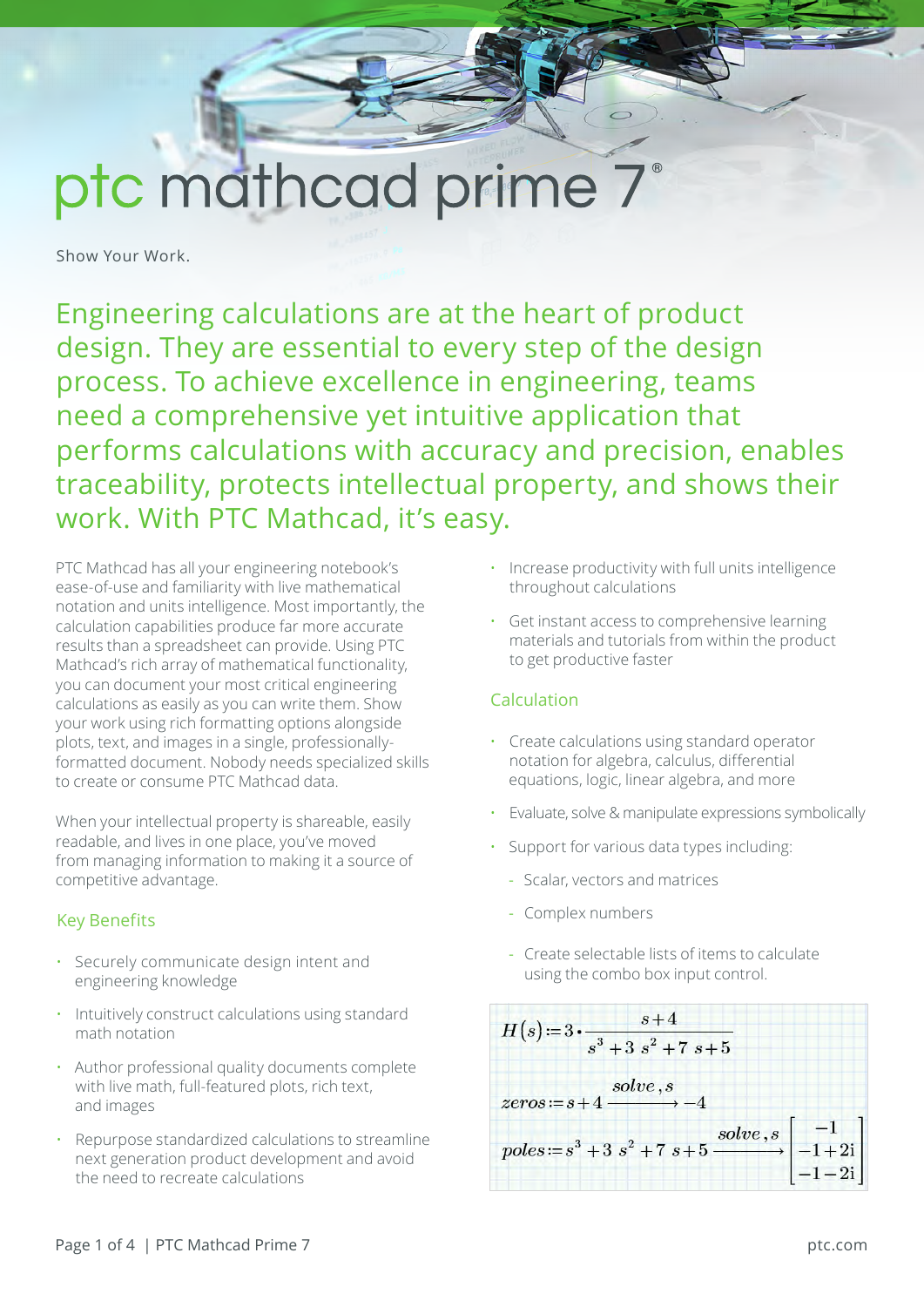## Documentation and presentation

- Documentation and presentation
- Multi-document, task-oriented UI
- WYSIWYG document editing
- Document formatting and control
- Full control over text and math formatting
- Collapsible, lockable areas to prevent viewing or modification of proprietary information



#### Units management system

- Comprehensive unit support for numeric and symbolic calculations, functions, solve blocks, tables, vectors/matrices, and plots
- Automatic unit checking and conversion
- Leverage hundreds of predefined units
- Define custom units

# Content protection

- Prevent accidental or intentional modification of specified calculations with password protection
- Lock content to prevent viewing and hide proprietary information

#### Functions

- Data analysis
- Curve fitting and smoothing
- Probability and statistics
- Signal and image processing
- Differential equations
- Solving and optimization
- File I/O
- And hundreds more

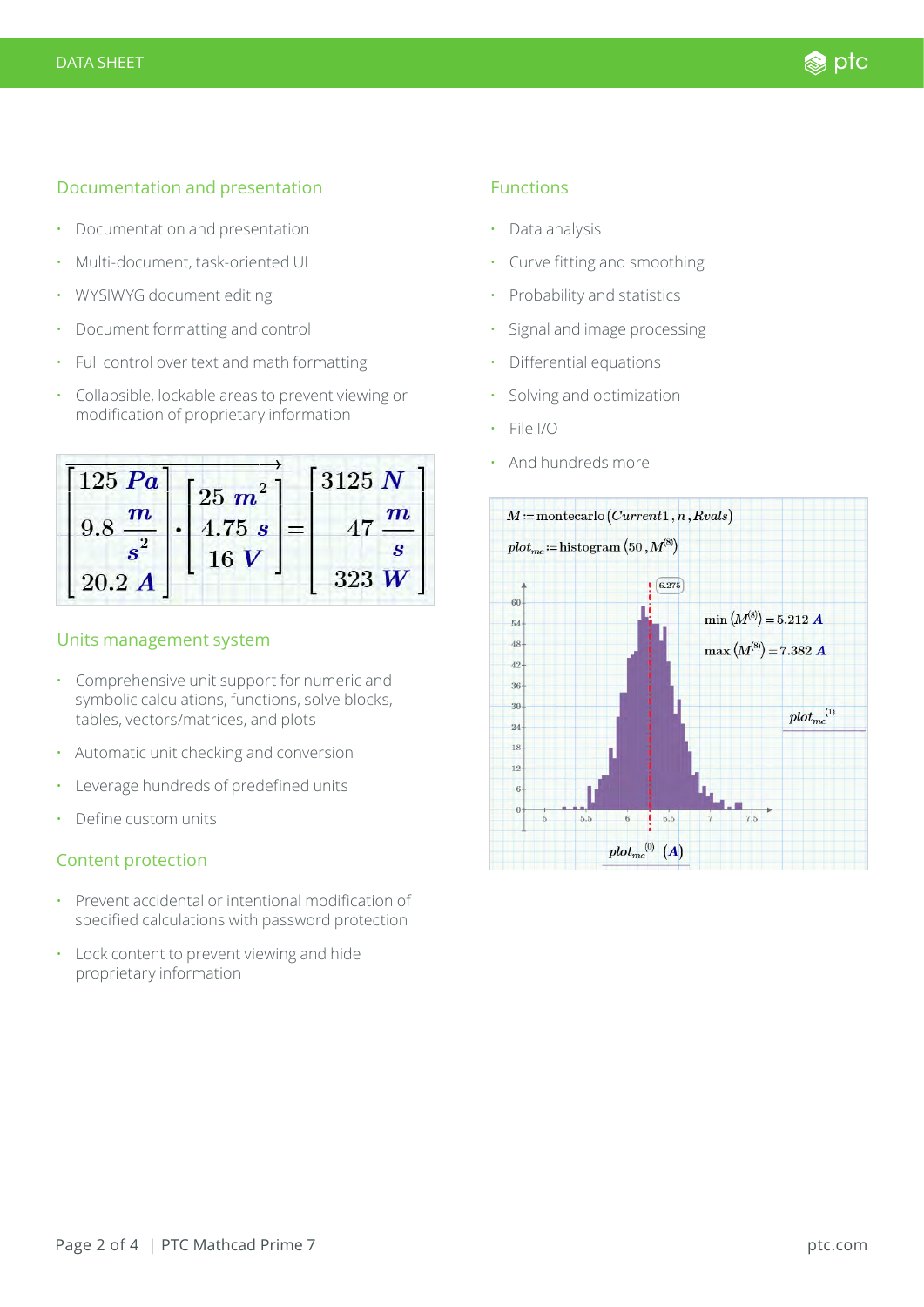# Plotting and graphing

- X Y plots
	- scatter, line, column, bar, stem, waterfall, error, box, and effects
- 3-D plots
- Polar plots
- Contour plots



## Solving

- Solvers for linear and nonlinear systems of algebraic and differential equations
- Optimize constrained systems using the robust and powerful KNITRO® engine
- Display symbolic solutions to systems of equations



## Data

- Integrate Microsoft® Excel® component to enable bidirectional data passing with PTC Mathcad worksheet content
- Connect to external data files using read and write functions for various file formats including:
	- Text (.txt)
	- Excel (.xlsx, .xls, .csv)
	- Image (.bmp, .jpg)
	- Write powerful integrations between PTC Mathcad and your favorite third-party applications using the Mathcad API
- Incorporate embedded content from external applications (OLE)